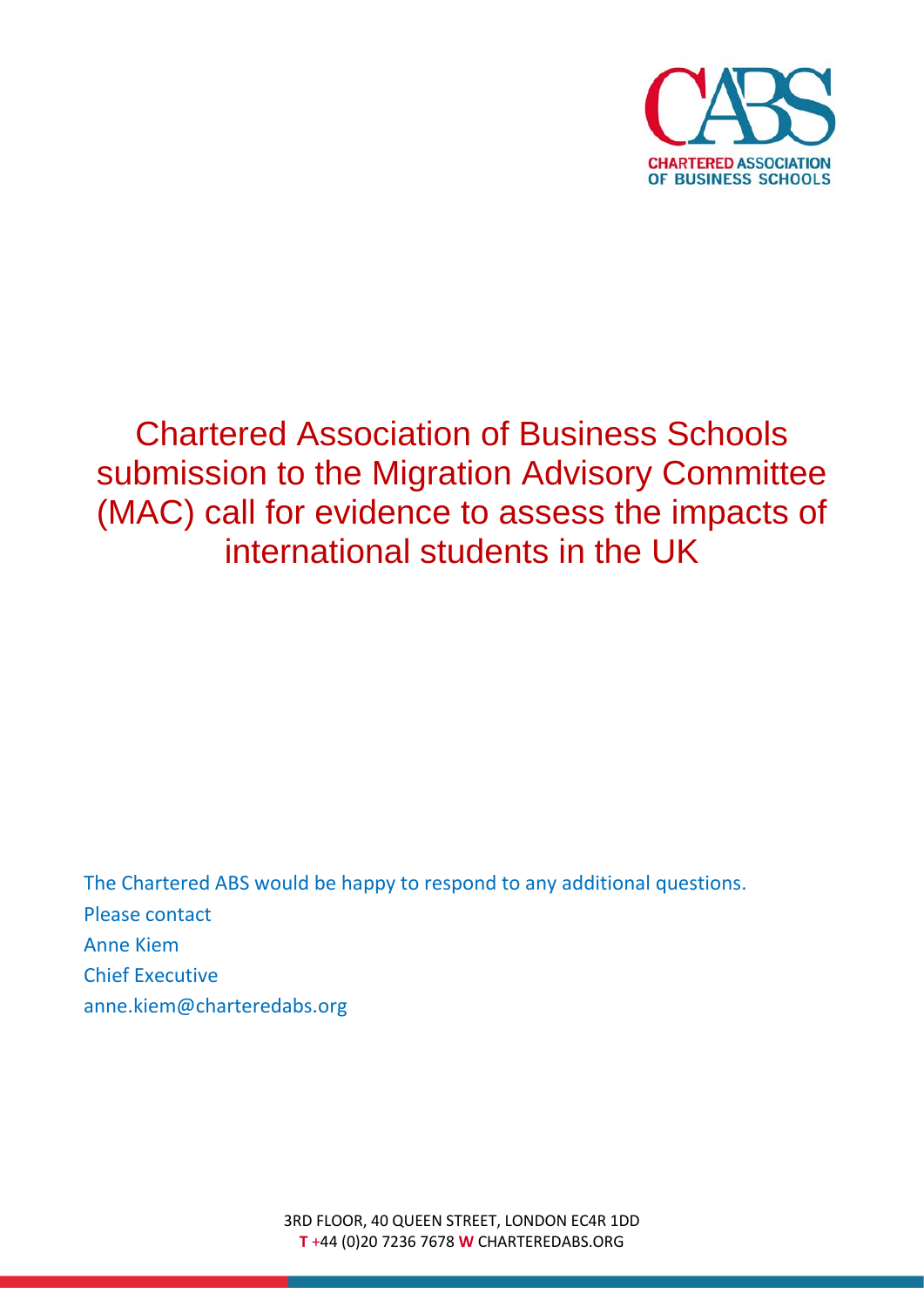

# **MAC Review of International Students**

## **Response from the UK's business schools**

1. The Chartered Association of Business Schools is pleased to respond to the Migration Advisory Committee's call for evidence on international students. In addition to this main response, we attach three appendices with specific examples of the points made. In some instances, the information is anonymised to protect the identity of the institutions where the data is commercially sensitive.

# **INTRODUCTION**

- 2. The Chartered ABS is the voice of the UK's business and management education sector. More university students study a business school course than any other subject in our universities. They are popular not only with domestic students, but also with international students. Approximately 1 in 3 of all international students study in a business school. As the HEPI (Higher Education Policy Institute) report recently calculated, this equates to a net contribution of at least £7.2bn to the UK economy<sup>1</sup>. Management students go on to lead global businesses and entrepreneurs contribute to our dynamic economy. Business school research has an impact across society and helps to turn our capacity for invention into viable businesses. While MBAs may enjoy the highest profile of all business school programmes, they make up a very small proportion of what business schools do. In terms of student numbers, they make up less than 5% of the over 325,000 students studying in business schools in the UK. This does not take in to account short programmes, often offered under the umbrella of Executive Education, which caters for an increasing number of open and bespoke programmes delivered to employees in both large and small firms. Our members consist of 120 business schools and higher education providers across all of the UK, as well as affiliate stakeholders, corporate members and international partners.
- 3. We have not submitted further data on the financial contribution of students to the UK economy and their local regions, accepting that both UUK<sup>2</sup> (Universities UK) and recent HEPI research shows the full picture for all of HE, and that business schools make up a subset of that data. Instead, we have concentrated on delivering data specifically relevant to business schools.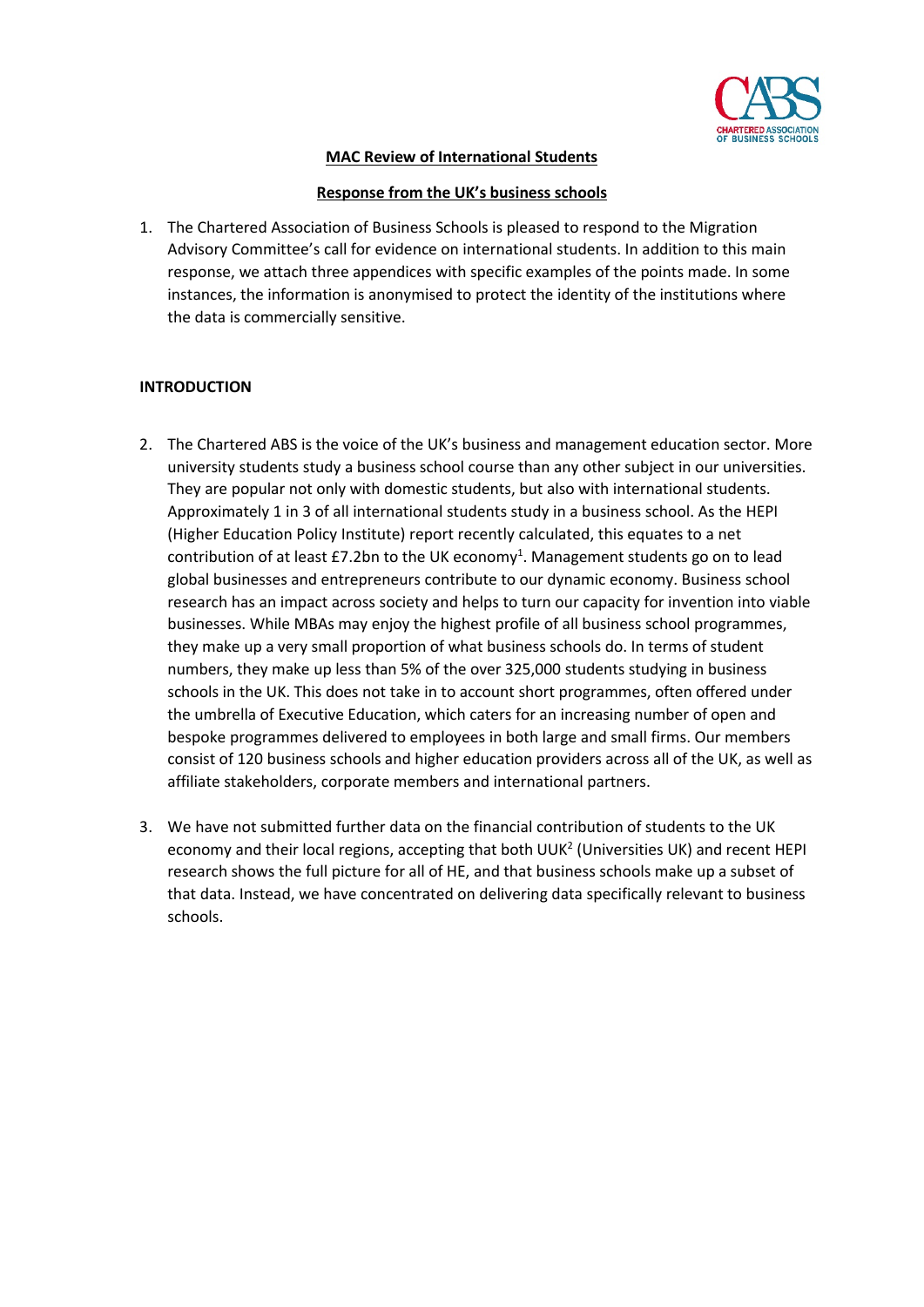## **RESPONSE**

- 4. The benefits of international students to the development of domestic students, and the economy as a whole, are well rehearsed. Importantly, as our survey of our members shows, many programmes, especially at postgraduate level, would not run at all if it were not for the presence of international students.
- 5. As part of our response we surveyed our members on a number of aspects, including the impact of international students on student numbers; department and therefore institutional finances; staffing levels; variety and number of programmes offered; and the long-term impact from alumni.
- 6. Across our schools, at undergraduate level, approximately 63% of students are from the UK, 10% from other EEA (European Economic Area) countries, and 27% from other international destinations. This varies from institution to institution.
- 7. The picture at postgraduate level is significantly different, with 21% of students from the UK, 11% from other EEA, and 68% from other countries. The reliance on international students to make postgraduate education viable is clear, from these figures.
- 8. There is no bias towards recruiting international students in all UK business schools the qualification requirements for students from overseas is equivalent to those in the UK. Furthermore, our research shows that at undergraduate level there is no significant difference between the success rates of applications leading to offers for students from the UK, other EEA, or other international countries.
- 9. At postgraduate level, it is more likely that an applicant from the UK (66%) will receive an offer than from a non-EEA country (50%). The fact that almost 90% of applicants for postgraduate study come from outside the EEA illustrates the high regard in which UK business schools are held. It also highlights the importance of international students in enabling our business schools to run programmes that benefit the relatively few students from the UK who study at this level.
- 10. Our members stated that at no point were UK students refused places in preference to higher fee paying international students.
- 11. A very small number of students were unable to complete their course because their visas had expired. It could be argued that one is too many. Institutions set their own time limits by which a course of study must be completed, and the visa system seems to allow for concessions to be made where necessary.
- 12. Approximately 18% of executive education offered in business schools includes attendees from outside the EEA.

[1http://www.hepi.ac.uk/wp-content/uploads/2018/01/Economic-benefits-of-international-students-by-constituency-](http://www.hepi.ac.uk/wp-content/uploads/2018/01/Economic-benefits-of-international-students-by-constituency-Final-11-01-2018.pdf)[Final-11-01-2018.pdf](http://www.hepi.ac.uk/wp-content/uploads/2018/01/Economic-benefits-of-international-students-by-constituency-Final-11-01-2018.pdf)

[2http://www.universitiesuk.ac.uk/news/Pages/International-students-now-worth-25-billion-to-UK-economy---new](http://www.universitiesuk.ac.uk/news/Pages/International-students-now-worth-25-billion-to-UK-economy---new-research.aspx)[research.aspx](http://www.universitiesuk.ac.uk/news/Pages/International-students-now-worth-25-billion-to-UK-economy---new-research.aspx)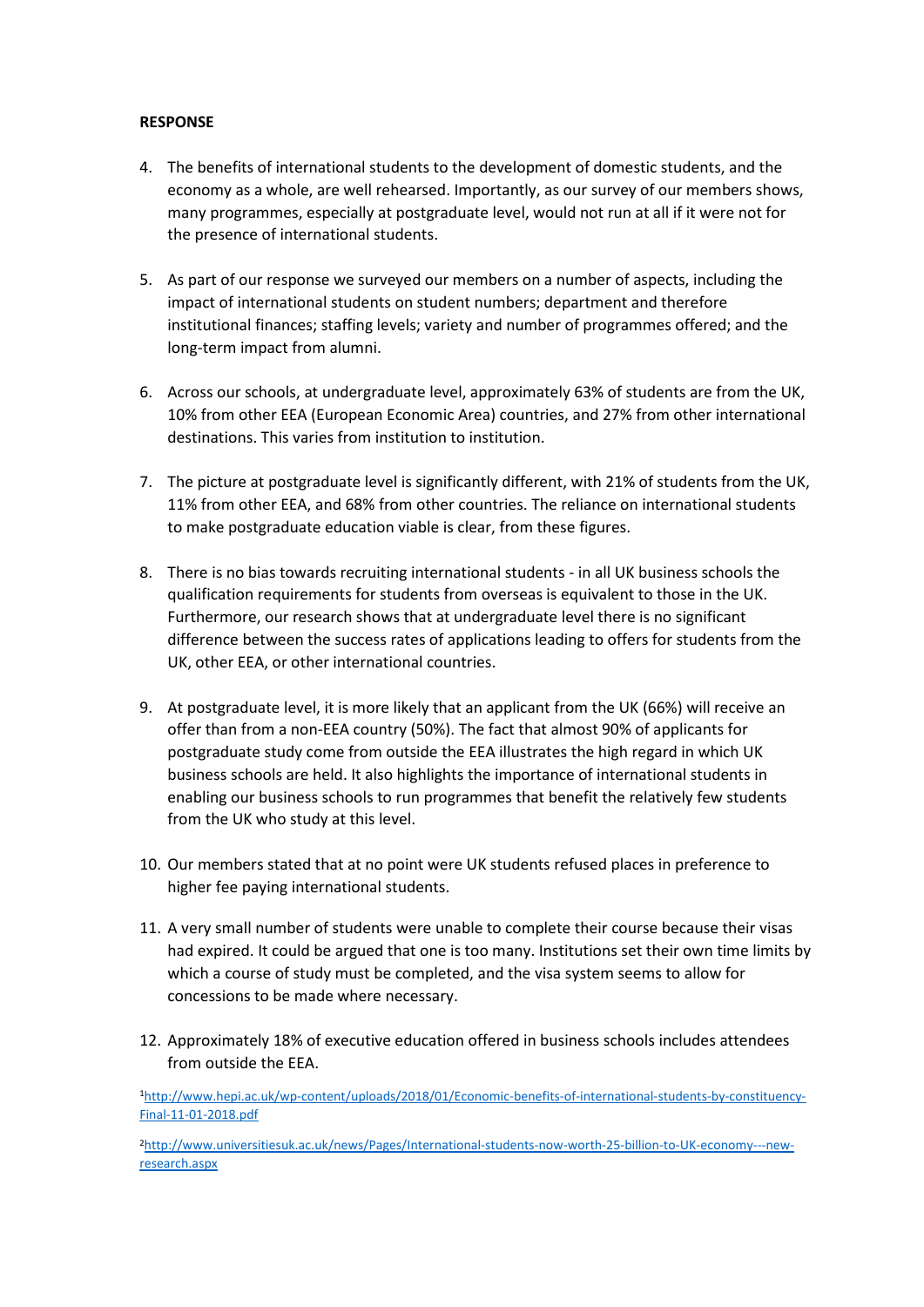- 13. While just over 25% of a typical business school's income comes from domestic undergraduate fees, over 40% comes from non-EEA student fees, slightly more than half of which of which is from postgraduate student fees. Given the freeze on domestic student fees, any reduction in the number of international students coming to study in the UK would have a greater impact on the income of the business school, and therefore the university as a whole. Income generated by business schools supports the sustainability of HEIs (Higher Education Institutions), and hence the success and international reputation of the British university sector more broadly. Business schools are quite often one of the biggest net contributors to their institution's finances.
- 14. The vast majority (96%) of our members judged that international students enhance the educational experience of UK students with only 4% stating it was only sometimes the case. No-one responded that it was rarely or never the case. As has been said before, business schools prepare students to work in a global environment - the absence of international students would make a mockery of that. In courses such as international business it is vital to have international perspectives and cultures.
- 15. This is also reflected in the NUS (National Union of Students) report, *Student perspectives on international students: NUS research into UK students' views on their international peers.*
- 16. Our business schools, on average, offer 16 different undergraduate programmes and 24 different postgraduate programmes, although this does vary across institutions according to their size. On average, schools offer over twice as many different postgraduate courses as undergraduate courses, although some institutions offer fewer programmes at postgraduate than they do at undergraduate.
- 17. A small drop of 5% of international students would put at risk, on average, one undergraduate programme and one postgraduate programme per school. Reduction in programmes would then put at risk, on average per school, 1.2 academic roles and 0.6 support roles.
- 18. If the fall in international students was closer to 25%, the average number of programmes at risk would be 1.5 at undergraduate level and 15 at postgraduate level per school. This would be over 60% of postgraduate programmes disappearing. The disappearance of postgraduate programmes would cause a loss of almost 20% of total income, as well as 12 academic posts and five support posts, on average per institution.
- 19. If taken higher, a 50% fall in international students would result in only a very few postgraduate programmes surviving, meaning a loss of close to 30% of income and of 32 posts, per institution. It would have little additional impact on undergraduate programmes except, for the lack of international perspective.
- 20. Some business schools would fare better than others. Those in well-known institutions, generally in the big cities, especially in London, would be able to weather the storm better than those in regional areas. Without any international students over 30% of institutions would have no offering at postgraduate level.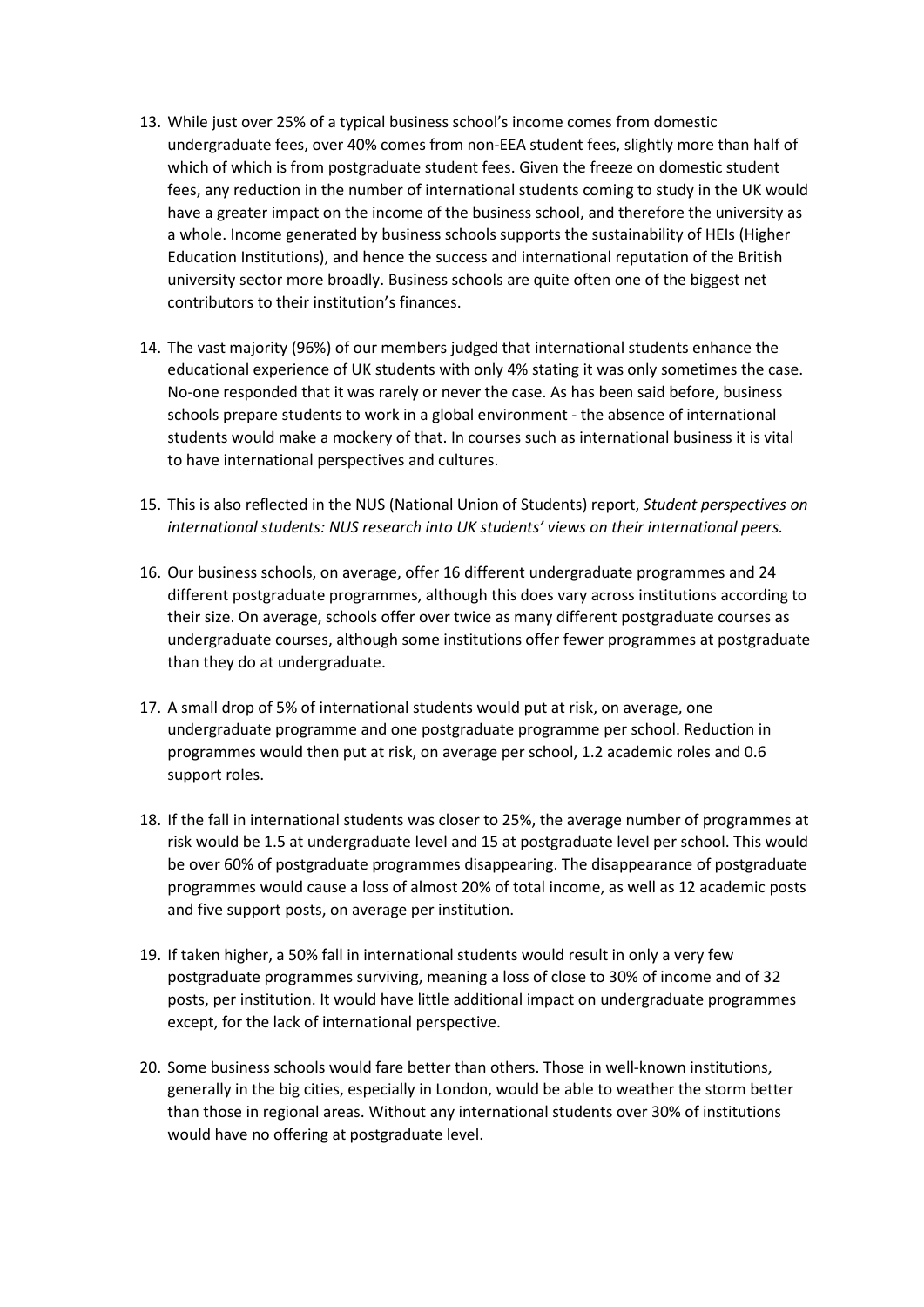- 21. The regions most likely to be impacted by the loss of international students are those that the Government is trying to reach with its industrial strategy and where it could be argued, international students have the most to offer.
- 22. Those subjects most at risk are, in order:
	- Accounting and finance
	- Marketing
	- International business and management
	- General management
	- Business Analytics
	- Risk Management
	- **Economics**
	- Human Resources management
	- International financial management
	- Innovation and Entrepreneurship
	- Development Economics
- 23. Of those schools who record by department where international students go after graduation, the average calculation is that 84% return home, 9% remain on a Tier 4 visa to pursue further study, 1% progress to a Tier 1 student entrepreneur visa, and the remaining 6% move to a Tier 2 General Visa.
- 24. On graduating, those progressing to a Tier 2 visa tend to move in to banking and finance (often on graduate schemes), financial technology, general management, consulting, or social impact careers.
- 25. Students often stay connected with their alma mater and higher education generally. Some become members of faculty in their own institution, another in the UK, or in universities in their own country, collaborating with faculty from their institution of study. Other activities include joining advisory boards; making philanthropic donations including support for scholarships and sponsored chairs; providing support such as student and alumni career advice; offering support to student recruitment, and facilitating exports. Specific examples are in the appendix.
- 26. International students often contribute significantly to the activities of the Student's Union in their time at university. Many report that there are a number of international student societies which host inter-cultural events to share information about different cultures and traditions. Such events are an opportunity for students to develop their inter-cultural communication skills and to create networks which sustain students after their studies.
- 27. By having international students on courses, our members report that UK students are able to interact and understand the social differences between various cultures. This is essential as many students go on to work in large diverse teams where they need to understand and take account of diverse cultures and of social differences.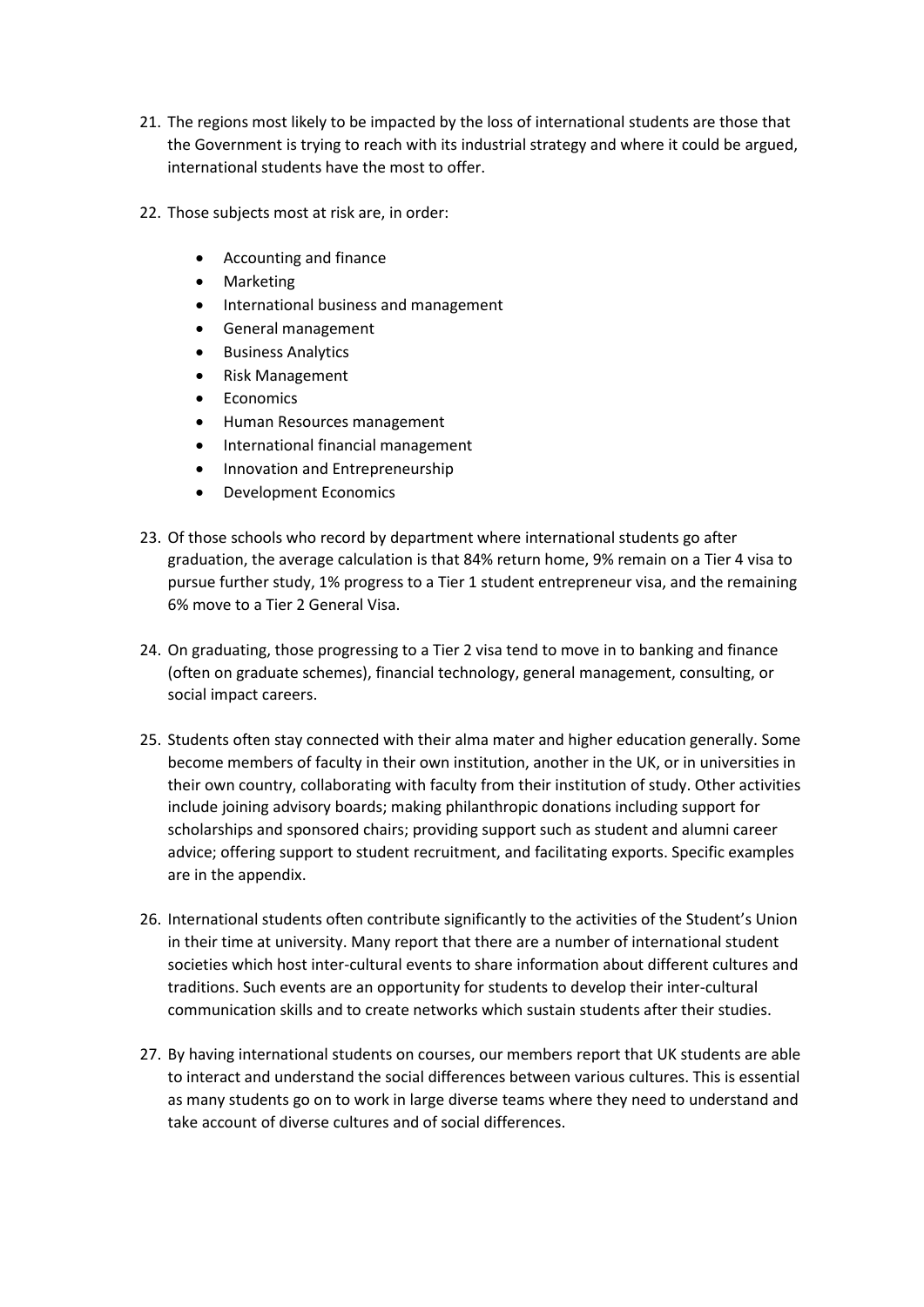- 28. International students bring benefits to the wider communities in which they live, not only in what they spend themselves, but also the financial contributions their families bring as tourists.
- 29. International students undertake projects with local SMEs.
- 30. International students are prone to return to visit after their period of study. As one business school stated, "In addition over a 10-year period c60% of international graduates returned at least once to the area, contributing £2.1m in additional spend in the UK."
- 31. The international mix of students is an important contributor to business schools in the UK gaining international accreditations<sup>3,4</sup>, which help to attract more students to the UK. International accreditations are of great importance to business schools which is perhaps very different from other subject areas.
- 32. Likewise, many international ranking systems include a measure of diversity amongst the student population as well as the diversity of the faculty, within their measurement criteria
- 33. Commenting on the work of UKVI (UK Visas and Immigration) our members said that the delays experienced after the office move to Sheffield caused considerable heart ache for students and headaches for the schools, with some students arriving four weeks late for the start of the academic year.
- 34. That said, some praised the changes that had been made recently and the ability for institutions to liaise directly with UKVI.

# **Summary**

- 35. As is well understood by most people, including the general public, the advantages brought to the UK by international students is immense. This takes many forms including broadening the perspectives of home students, which in itself makes business education more relevant and reflective of the business world. The understanding of other cultures is important for anyone wishing to work in a global environment.
- 36. Not only do domestic students benefit from the perspective of students from other cultures in their courses, but also in widening their horizons and encouraging an understanding of difference.
- 37. Our research has given an indication of the extent of the reliance on international students, not only in terms of course viability, but in the financial health of business schools. As business schools are the biggest net contributor to institutional finances, this can have a large knock-on effect on institutional financial well-being.

<sup>3</sup> [http://www.aacsb.edu/-/media/aacsb/docs/accreditation/standards/business-accreditation-2017](http://www.aacsb.edu/-/media/aacsb/docs/accreditation/standards/business-accreditation-2017-update.ashx?la=en) [update.ashx?la=en](http://www.aacsb.edu/-/media/aacsb/docs/accreditation/standards/business-accreditation-2017-update.ashx?la=en) The Association to Advance Collegiate Schools of Business (AACSB) see page 7, element C for reference to internationally diverse student and faculty body.

<sup>4</sup> [https://www.efmd.org/images/stories/efmd/EQUIS/2017/EQUIS\\_Standards\\_and\\_Criteria.pdf](https://www.efmd.org/images/stories/efmd/EQUIS/2017/EQUIS_Standards_and_Criteria.pdf) Chapter 8, page 64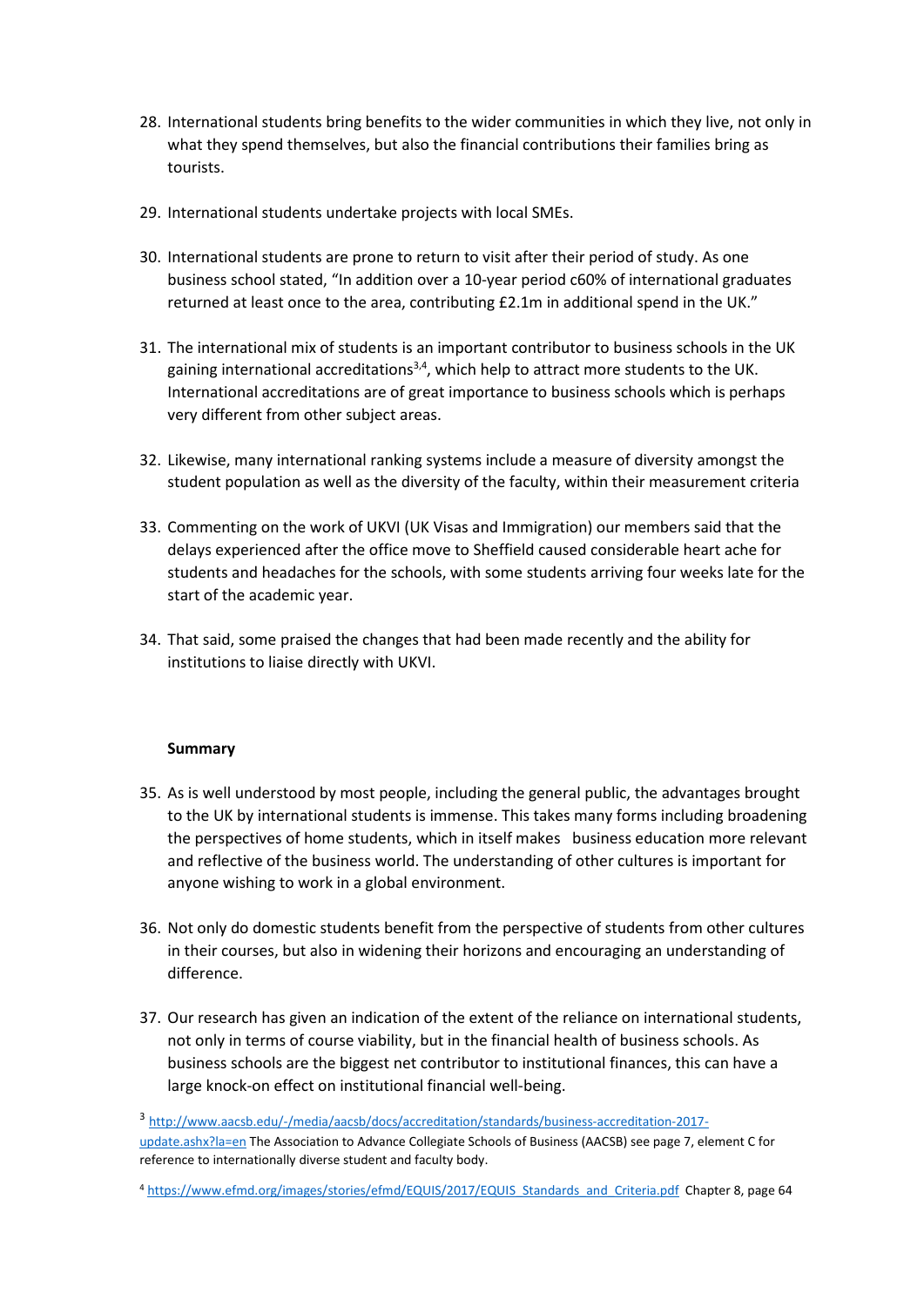- 38. The Home Office's own analysis shows that the vast majority of international students do not break the terms of their visas. Our research backs that up.
- 39. Further, there is clear evidence that international students continue to make a contribution to their alma mater after they have returned home, whether that be financial or in kind.
- 40. The soft power is also evident with members reporting that after graduation and returning home, their international alumni return for visits for years after they have left.
- 41. If international students were to be removed from the net migration target it would send a clear message that the UK welcomes international students, as opposed to the mixed messages being sent at the moment.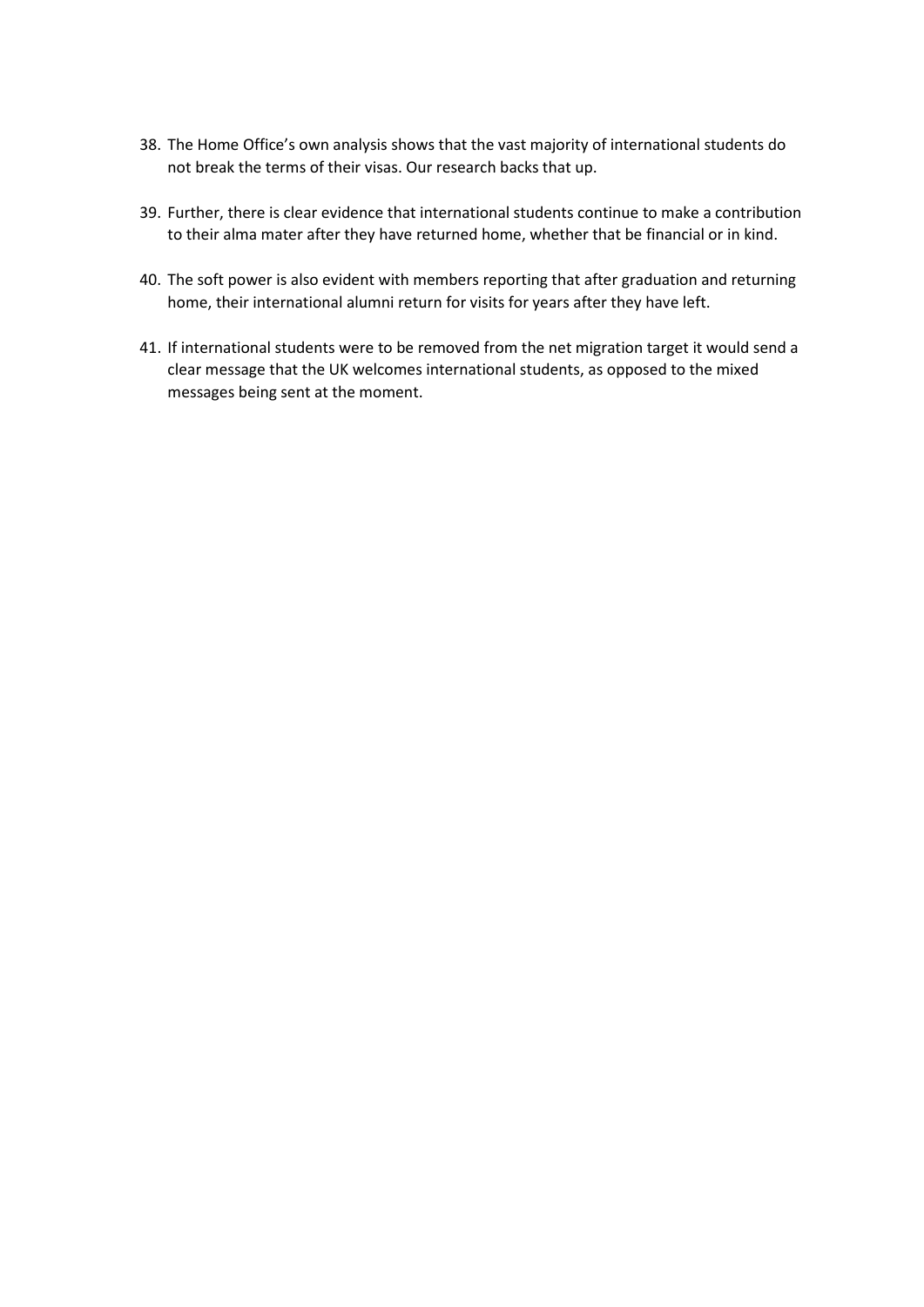

The following are some specific examples from some of our members on the impact of international students.

# *Ongoing student involvement with their alma mater and the region where they studied*

"Named MBA graduate based in China created 12 jobs in Edinburgh through setting up equity company JB Equity [\(http://www.jbequity.co.uk/\)](http://www.jbequity.co.uk/); taking on interns from the School. Has appointed three UoE graduates. Supported the University through the creation of "Roslin Technologies Ltd", launched to facilitate the commercialisation of research from the University of Edinburgh's Roslin Institute and Royal (Dick) School of Veterinary Studies [http://www.eid.ed.ac.uk/news/roslin](http://www.eid.ed.ac.uk/news/roslin-technologies-launches-boost-animal-sciences-company-creation)[technologies-launches-boost-animal-sciences-company-creation.](http://www.eid.ed.ac.uk/news/roslin-technologies-launches-boost-animal-sciences-company-creation)"

"Named China based Under-Graduate from China: Network Coordinator for Asia Scotland Partnership for the Environment [\(Aspen\)](https://aspenpartnerships.com/). Aspen is a social business that builds partnerships between Scotland and the Asia-Pacific with the aim to grow resilient local economies from environmental and social issues."

"Named Moscow based MBA Graduate from Russia: Regional Manager for SDI (Scottish Development International) In charge of the Moscow office."

"Named USA based MBA Graduate from USA: Editor & Publisher of Scottish Financial Review, covering international, UK and Scottish news on business, companies, markets, economics, trade and investment. [http://scottishfinancialreview.com](http://scottishfinancialreview.com/)

"Named China based MSc graduate went on to do some work for Edinburgh based travel company Rabbies [\(https://www.rabbies.com/en\)](https://www.rabbies.com/en) after returning to China, following on from a project she did with them whilst in Edinburgh. It was around their expansion in the Chinese market."

"Named international student who remained in the UK (didn't need a visa) went on to recruit student interns from the business school for SnapDragon. At least one of those is still doing some freelance work for them from China."

"Named MBA graduate based in Canada is the MD of Arbutus Ridge; has offices in Edinburgh for his software company serving UK clients."

"Named MBA graduate acts as liaison between the University of Edinburgh and University of Virginia."

"Nikhil Hegde founded his own business, 6Degree Networks Limited, after his MBA and currently works between UK and India. [https://business.leeds.ac.uk/about-us/article/success-for-alumnus-in](https://business.leeds.ac.uk/about-us/article/success-for-alumnus-in-the-mba-entrepreneurial-venture-award/)[the-mba-entrepreneurial-venture-award/](https://business.leeds.ac.uk/about-us/article/success-for-alumnus-in-the-mba-entrepreneurial-venture-award/) [https://business.leeds.ac.uk/about-us/article/mba](https://business.leeds.ac.uk/about-us/article/mba-entrepreneur-visits-leeds/)[entrepreneur-visits-leeds/](https://business.leeds.ac.uk/about-us/article/mba-entrepreneur-visits-leeds/) [https://business.leeds.ac.uk/about-us/article/mba-alumnus-making](https://business.leeds.ac.uk/about-us/article/mba-alumnus-making-waves-in-indias-startup-paradise/)[waves-in-indias-startup-paradise/](https://business.leeds.ac.uk/about-us/article/mba-alumnus-making-waves-in-indias-startup-paradise/) [https://business.leeds.ac.uk/alumni/student-and-alumni](https://business.leeds.ac.uk/alumni/student-and-alumni-profiles/profile/nikhil-hegde/)[profiles/profile/nikhil-hegde/"](https://business.leeds.ac.uk/alumni/student-and-alumni-profiles/profile/nikhil-hegde/)

Joey Kong Joey is an entrepreneur making bespoke jewellery and works between Hong Kong, the UK and Europe[. https://business.leeds.ac.uk/alumni/student-and-alumni-profiles/profile/tsz-yan-joey](https://business.leeds.ac.uk/alumni/student-and-alumni-profiles/profile/tsz-yan-joey-kong/)[kong/](https://business.leeds.ac.uk/alumni/student-and-alumni-profiles/profile/tsz-yan-joey-kong/)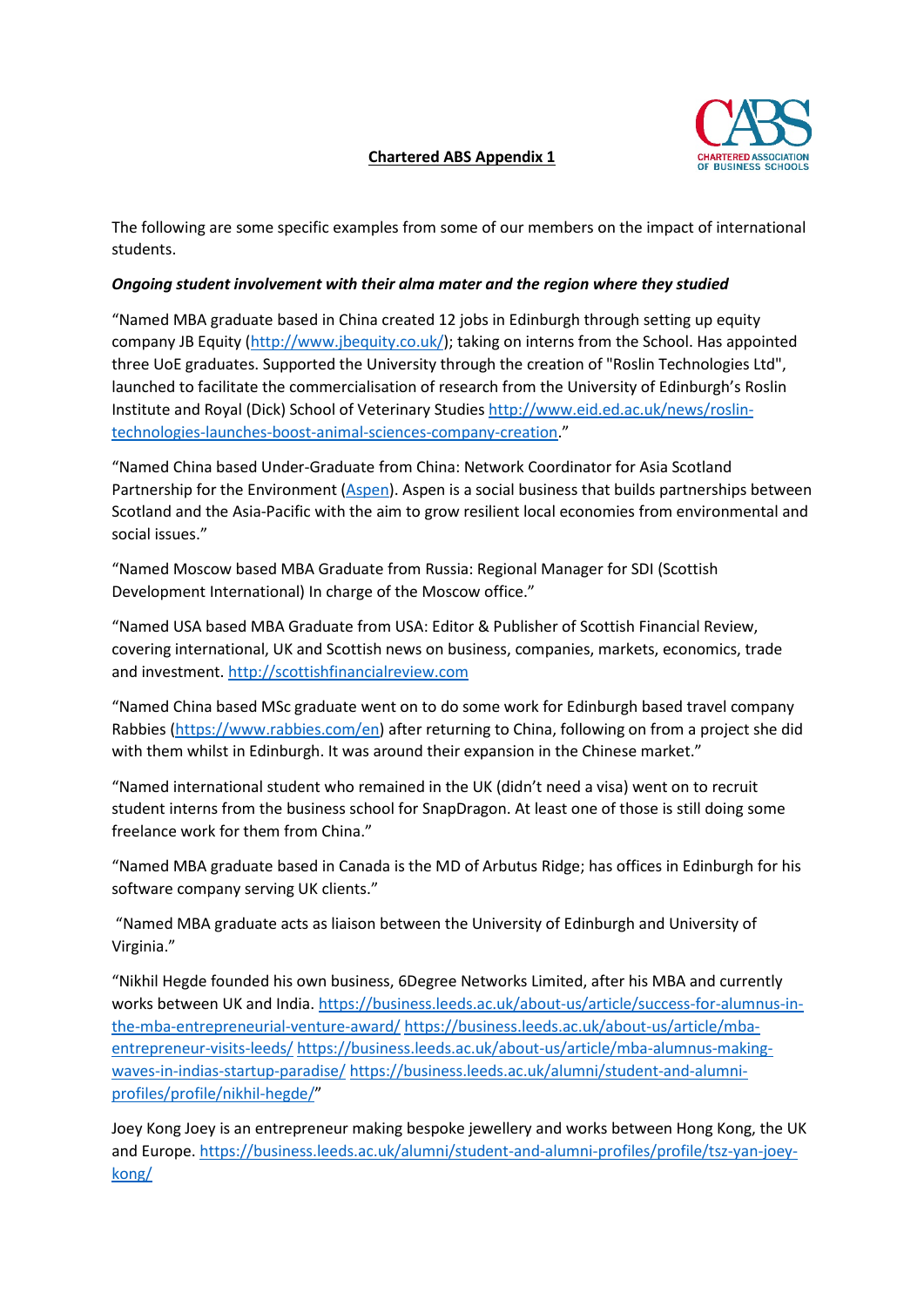Nousheen Zakaria is based in Pakistan and is co-Founder and CEO of a UK business, Out of the Box Ltd and The Code It Company, Pakistan. She is responsible for releasing some of the newest and most innovative apps and websites to support the local industry as well as global clients. <https://business.leeds.ac.uk/alumni/student-and-alumni-profiles/profile/nousheen-zakaria/>

"Our excellent DLHE (employability statistics) are a result of the international experience/exposure our students gain from being in a culturally diverse and educational environment."

# *Social Impact*

"Comment from named PGR student: International students can give feedback on courses such as international management, business, HR etc. to make it more applicable. Textbooks and course materials are often written from the perspective of the author - which may not coincide with the perspectives of people from other countries. It brings positive discourse into the classroom and allows students to reflect on real-life business issues with regards to culture, language, etc."

"Students from the MSc International Management programme, for instance, generally organise a meal each term at which each student brings traditional food and drink from their own country to share with others. Anecdotal evidence from graduates suggests that the friendships built up during their studies on the programme do serve to create sustainable international networks that can have great value when students want to travel or to do business in other countries."

"Comment from named PGR student: International students can bring such diversity into the classroom. Similar to learning a new language, it is ideal for a native speaker of a language to be teaching that language to learners. Learning a new culture or business practices can be deepened with real-life examples from people of their native lands through international students."

"Comment from named PGR student: The social impact of international students is probably forming a highly diverse and competitive learning environment."

"Comment from named PGR student: I think international students will make intelligent contributions, inspire local students, and improve the quality of education by bringing in diverse perspectives, ideas, and methods to the lectures and workshops. Through our Doing Business Projects in Emerging markets course, students (who are predominantly international) provide expertise into markets such as China, India and Latin America. In this course, we specifically work with Scottish SMEs who are looking to internationalise, resulting in many success stories."

"Chinese MBA Graduate did work with the Eric Liddell Centre, a specialist care centre based in Edinburgh:<https://www.ericliddell.org/> "

"Dragon's Glen – a team of mostly international students raised £5000 for Children's First as part of a charity competition."

"Quite a few of the Chinese students volunteer at high schools or charity shops."

"Student Ambassador programme – outgoing international students act as buddies to incoming students from their country to facilitate the transition"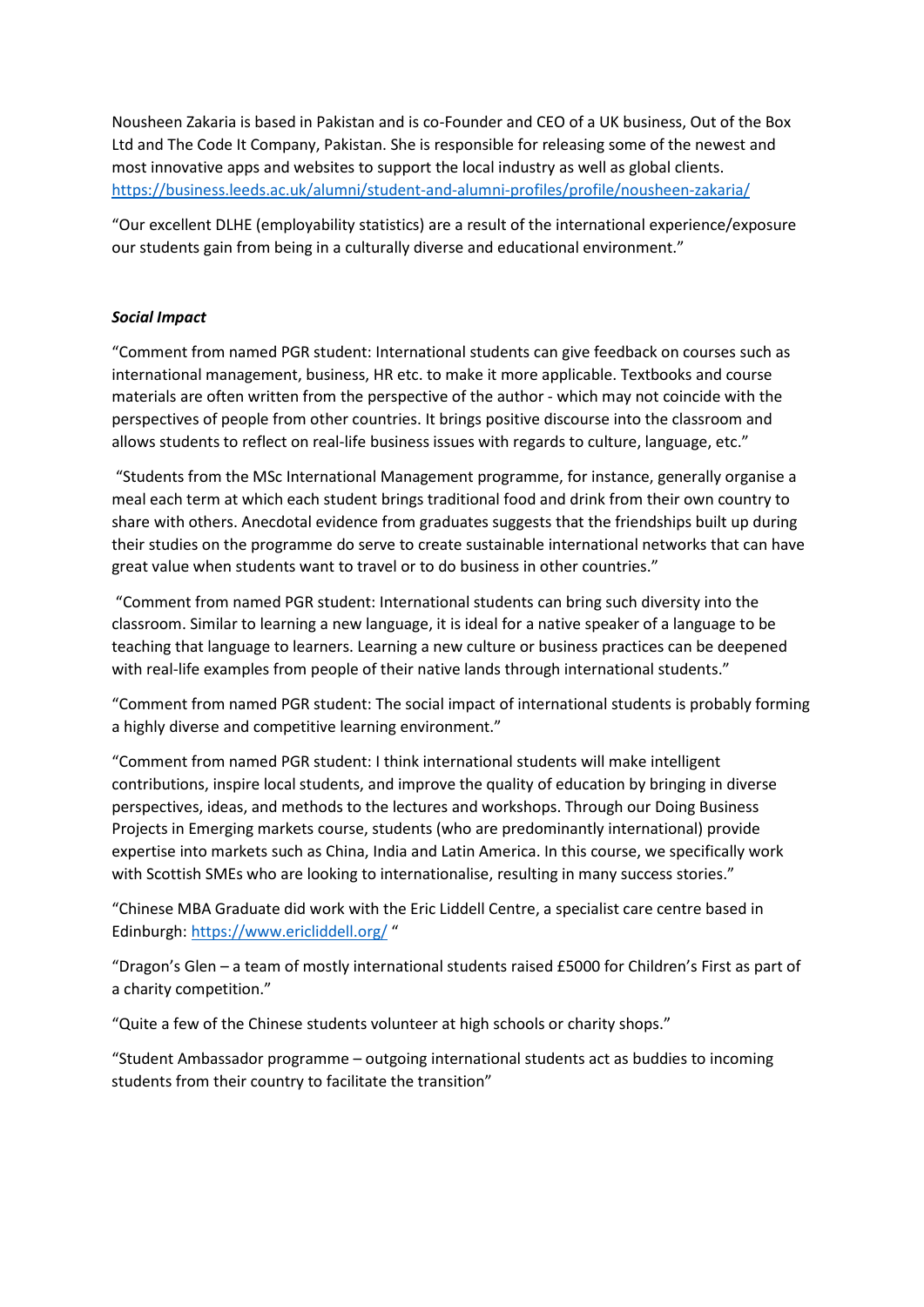# *Regional impact*

"A number of our PG students undertake projects with industry as part of their final dissertation. These projects are focussed on performance improvements in companies such as Heathrow Airports, BAE Systems, TUI and the end results of projects are implemented in such business to improve their economic return or benefits to customers."

"The international student population in Bristol is being increasingly recognised as adding considerable value both economically and socially. Unlike most tourists coming to the UK who will stay only a short time, international students tend to stay for at least a year and often more. During this time they contribute economically through purchase of food, drink, accommodation and other essentials. Their discretionary spend is also generally quite high as they take sight-seeing trips beyond Bristol and frequently fly family members over to visit and to attend graduation ceremonies."

"Currently a cross-city team involving both universities and Destination Bristol, co-ordinated by the Mayor's Office, is looking at the value international students add and how this can be further realised."

"An example of a scheme designed to maximise the benefit of international students to organisations in Bristol is the university's International Talent scheme. Part-funded by Santander, this scheme links up businesses in Bristol with needs such as translation or marketing insights into particular regions with international students. Businesses benefit from input by international students and the students get experience of how business is done in the UK."

Northern ballet case stud[y https://www.ft.com/content/bf5d8884-01fd-11e4-9af7-00144feab7de](https://www.ft.com/content/bf5d8884-01fd-11e4-9af7-00144feab7de)

The MBA/Management programmes support third sector e.g. <https://www.yorkshirepost.co.uk/news/social-enterprises-outstrip-businesses-1-3644407>

"One Indian student has now obtained sponsorship and works for BT in an international role which leverages her experience of Mumbai. I invited this student to speak at an international alumni event in London (we organised this in conjunction with some partner institutions). She spoke of how much she enjoyed her time at Aston and loved living and working in London; however she also described the tortuous process of obtaining sufficient experience to gain a full time sponsored position. Upon graduating she was able to gain short term projects which enhanced her CV but she described how after each project finished she received a letter from the Border Agency advising she 'had 28 days to leave the country or she would be staying illegally and would be liable for prosecution/and or deportation'."

"Comment from named PGR student: International students typically are intelligent and can be a positive addition to the ageing workforce of the UK. In addition, certain professions such as academics and Science Technology Engineering and Mathematics (STEM) related, face a severe labour shortage and foreign students can complement the UK workforce upon graduation. Socially, foreign students bring cultural diversity into the UK. The world is a global marketplace and UK undoubtedly needs to participate in it to be successful. Foreign students bring with them the understanding of markets not only in the Commonwealth of Nations, the EU, but also in emerging markets such as BRICs, Eastern Europe and Southeast Asian countries."

"Comment from named PGR student: I think the high overseas rate tuition fees is probably the biggest economical contribution of international students to the region. The most important social contributions of international students are that (1) international students bring diversity and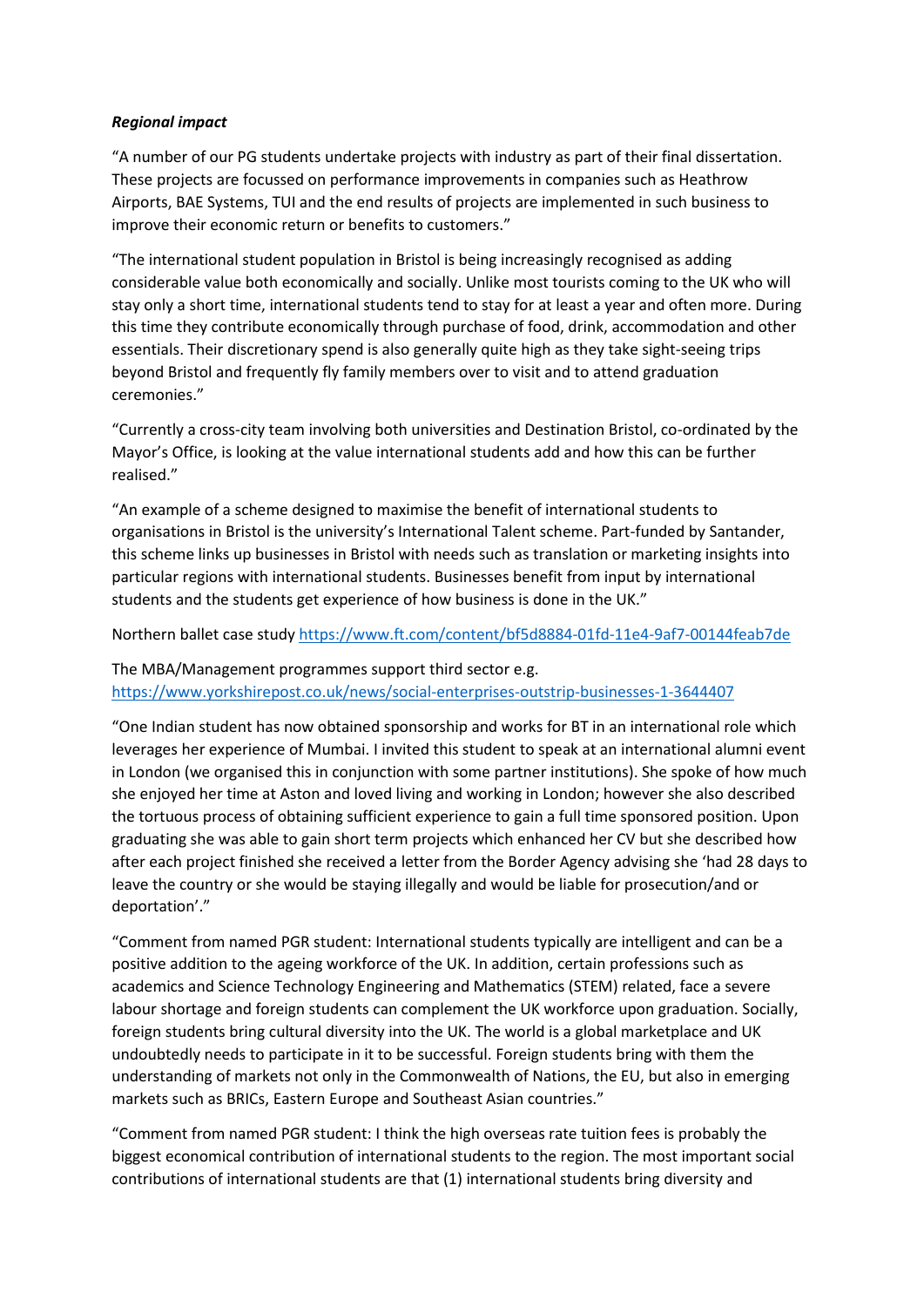inclusion to Edinburgh and even Scotland; (2) international students serve as the bridge between the UK and other countries, bringing more opportunities for cross-cultural collaboration."

"Named MBA graduate based in Canada is the MD of Arbutus Ridge; employs people at the company's offices in Edinburgh."

# *Other impacts*

"A Chinese student led our Summer School as a University Ambassador; we have a group of 25 language/engineering students from China and she was able to accompany them on visits and assist with ensuring they got the most out of a 3 week visit to the UK."

"Our student mix has enable us to achieve triple accreditation, raising the profile and brand of our school and the UK business and management sector on a global stage."

"Our student mix has enabled us to achieve Financial Times top 100 global rankings also raising the profile and brand of our school and the UK business and management sector on a global stage."

# *Views on the work of UKVI*

"In 2017/18, BU like many other universities had significant challenges with UKVI as visas for our Level 7 students were very late in being issued and therefore our international students missed up to 4 weeks of semester 1 2017. The University of course did put measures in place to ensure that our international students joining late did gain additional support from their tutors to get up to speed as quickly as possible, but this delay form UKVI did affect the student experience through causing additional strain on both the students and the institution."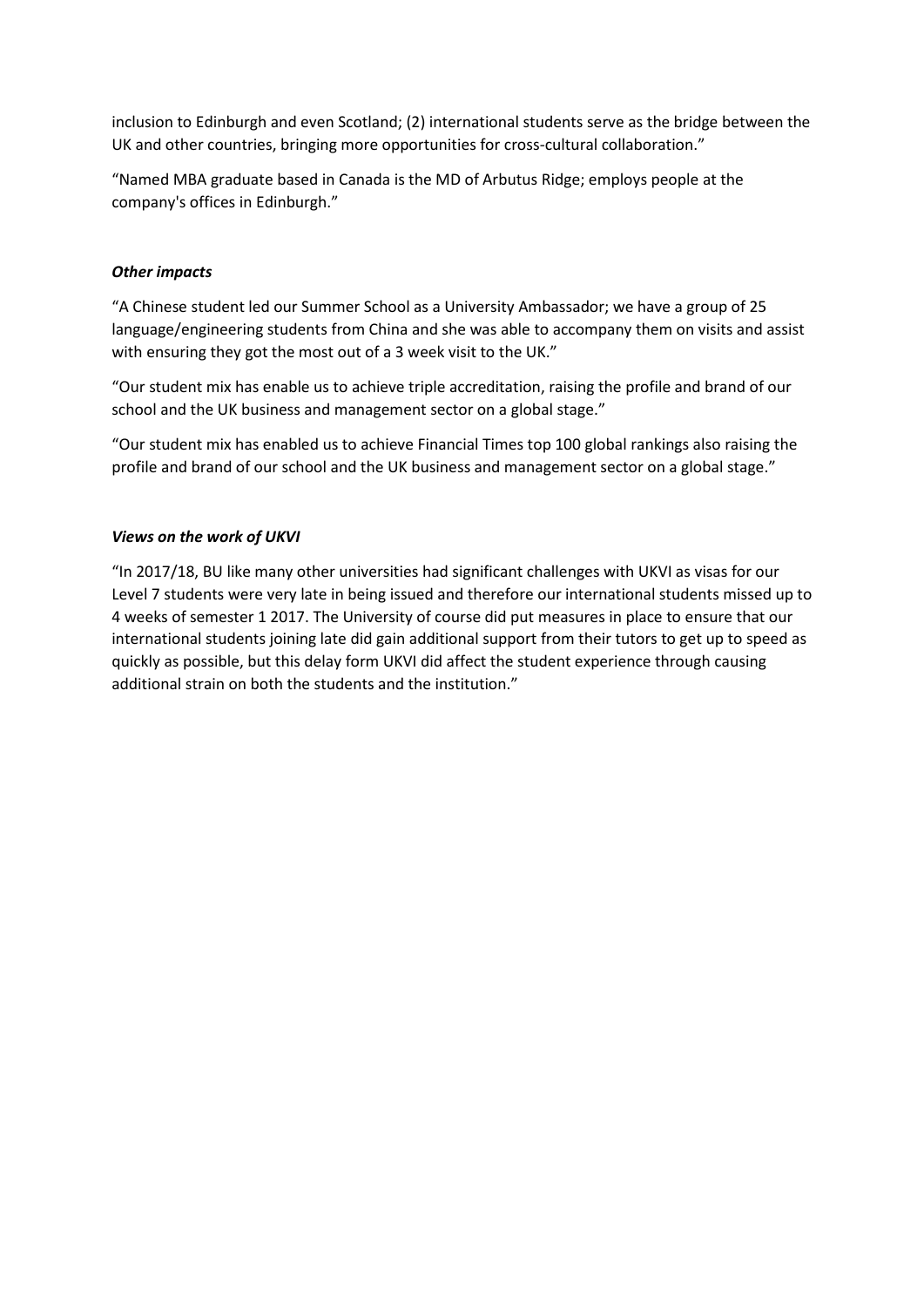

The University of Manchester Alliance Manchester Business School *'The diversity of my course meant that I was able to take course units that fell outside of my interests. This helped me learn how to perform well outside of my comfort zone.'*

# Ashwin Sinha graduated from International Business, Finance and Economics (IBFE) in 2013 and is now working for Ernst & Young in New Delhi



### Why did you choose to study your chosen course?

A friend of mine was already studying IBFE and so I got more information about the course through her. I liked that the course was so diverse; as well as studying business, finance and economics IBFE students can take course units delivered by the School of Social Sciences. Studying politics and developmental economics in my second year gave me a better perspective on macroeconomics and I went on to study it in further detail in my final year.

### What factors made you choose Alliance Manchester Business School (Alliance MBS)?

When I was choosing universities, I looked at the various which interested me the most. The great international reputation and ranking of Alliance Manchester Business

### What did you enjoy most about your time at Alliance MBS?

There are 40,000 students at The University of Manchester, which translates into 40,000 different people with different personalities. The people at Manchester ensured that no matter what activity I took part in, I was thoroughly enjoying myself. Whether it was playing football or a night out, I always met new people.

I stayed in Victoria Halls on Upper Brook Street in both my first and second year, as I loved both the views and the location. It was great fun staying in halls. I played basketball, football and cricket, attended a lot of parties and made very close friends with my flatmates.

### Did you have a particular career path in mind?

I worked during my time at university, which helped give me an idea of what I wanted to do after graduation. In interned at KPMG in New Delhi in their Financial Advisory Tata Consultancy Services in London, in their Financial Consulting Practice for 10 weeks. I also worked for the University as a student ambassador. I gained lots of professional and social skills from these experiences and this helped me to create better reports for my final year

### What job/s have you gone into since graduating?

I am currently working for Ernst & Young in New Delhi. I am working in their Risk Advisory Practice on process and internal audits for a luxury automotive client in the Indian market and an American multi-level marketing company.

### Were there any particular elements within your course that helped to prepare you for your career?

The diversity of my course meant that I was able to take course units that fell outside of my interests. This helped which was a great skill to learn. Also, the small class sizes This was very helpful, especially in course units with a practical element.

#### What are your future aspirations?

I'd like to work for another two to three years and then complete an MBA in finance or economics.

# MAKE IT COUNT

BSc (Hons) International Business, Finance and Economics. Graduate with in-depth knowledge of these strongly related disciplines and a portfolio of skills highly valued by employers.

| n men<br>c<br>۰<br>nanaa aa<br>an na n<br>80000 |
|-------------------------------------------------|
|-------------------------------------------------|

Original Thinking Applied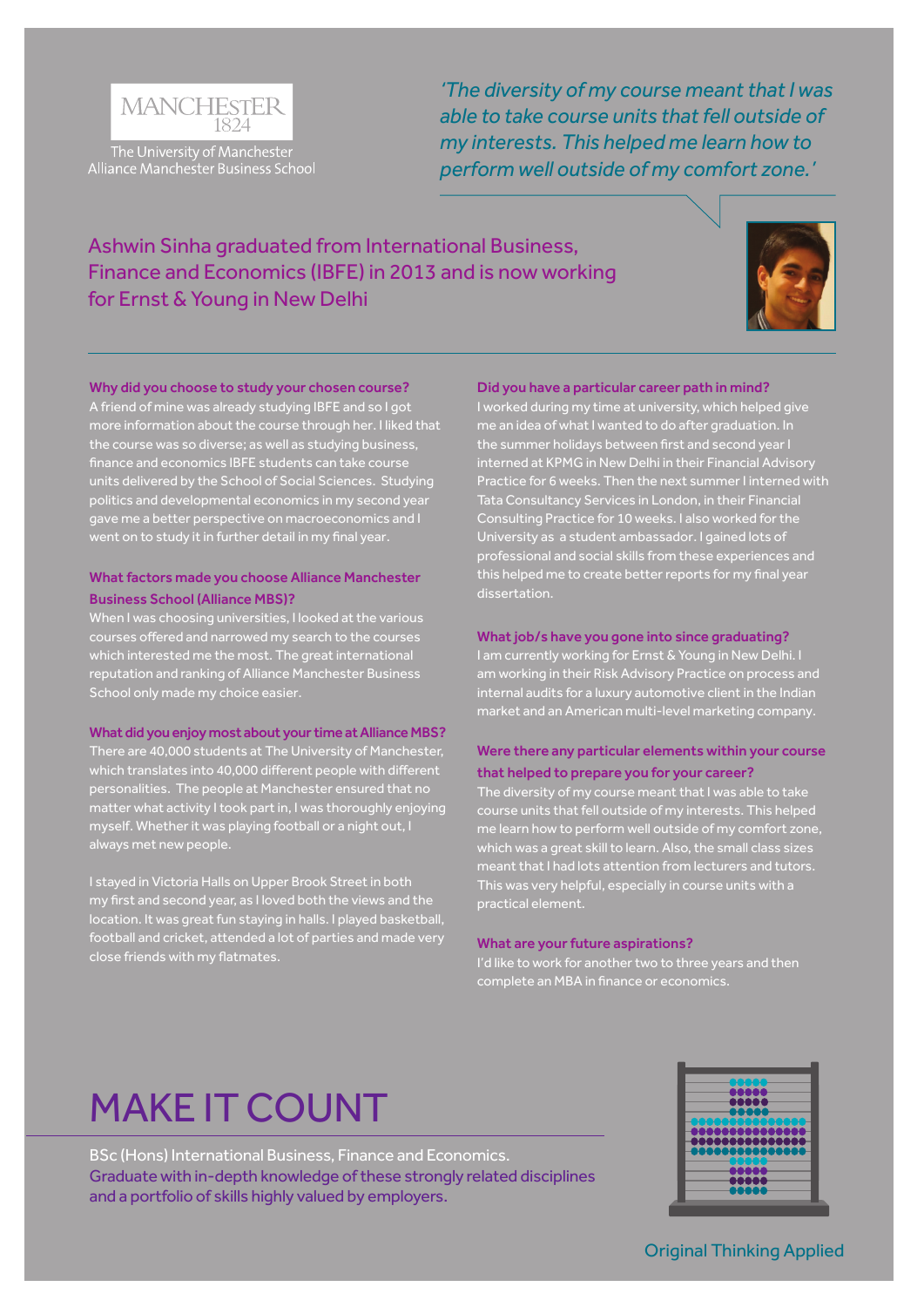

The University of Manchester Alliance Manchester Business School

*'It's fantastic to have an academic advisor to help with academic matters and mentors who provide social support to help new students to settle in.'*

# Hien Minh Luu is from Vietnam and is in his final year studying International Business, Finance and Economics



### Why did you choose your course and Alliance MBS?

I was extremely impressed by its global reputation and high ranking among UK universities (in the Financial Times league table for instance). The School is truly one of the largest and best regarded business schools and it has been educating business leaders for many decades. Manchester is a dynamic city with energetic and ambitious students.

#### What's the best thing about your course?

The best thing about IBFE is that it has given us so many pathways to specialise in the areas which suit our strengths - economics, finance, international business or accounting. I've chosen finance and economics as this fits my academic

### And being a student?

It's fantastic to have an academic advisor to help with academic matters arising throughout the course. Peer mentors provide social support to help you settle in quickly and easily. Studying in a dynamic environment with the support of world-class libraries and cutting-edge facilities is a marvellous experience.

### How quickly did you settle into student life?

During welcome week, I received lots of useful assistance and information from staff as well as pastoral support from student mentors which helped me to orientate myself in my new and challenging environment. I also attended various activities, meetings and presentations organised by Alliance MBS.

What advice would you give to new first-year students? Don't worry about the difficulties you may encounter in a new environment; be confident and strong. Try to explore some of the facilities available to you and participate in the

# MAKE IT COUNT

BSc (Hons) International Business, Finance and Economics. Graduate with in-depth knowledge of these strongly related disciplines and a portfolio of skills highly valued by employers.



various activities and events offered by the University to get the most out of your time here. You will soon realise that you are gradually changing for the better, particularly in terms of your employability.

### Are there any course units which stood our for you?

Financial Decision Making in first year and Foundations of Finance in second year. These courses gave me a solid finance knowledge base, but also built the critical bridge linking the theoretical and practical aspects of finance through coursework based on real-life companies. Moreover, stimulating lecturers such as Dr Kevin Aretz have inspired me to enjoy the subject even more.

#### Are you involved in any extra-curricular activities?

I joined the Manchester Leadership Programme (MLP) and volunteered on a community allotment in Moss Side to raise funds for Forever Manchester. I also became a peer mentor, helping new students settle in. It is not an exaggeration that you are so numerous that you could never know absolutely everything that's going on.

### What are your future aspirations?

I hope to start a masters degree in finance and economics after graduation. My internship last summer at Mazars LLP (a global accountancy and financial services firm) reinforced my aspiration to seek a career in finance, and a masters degree should give me a competitive edge over others in the job market. I would like to work in the UK for a few years with the aim to restructure its financial system which is still underdeveloped.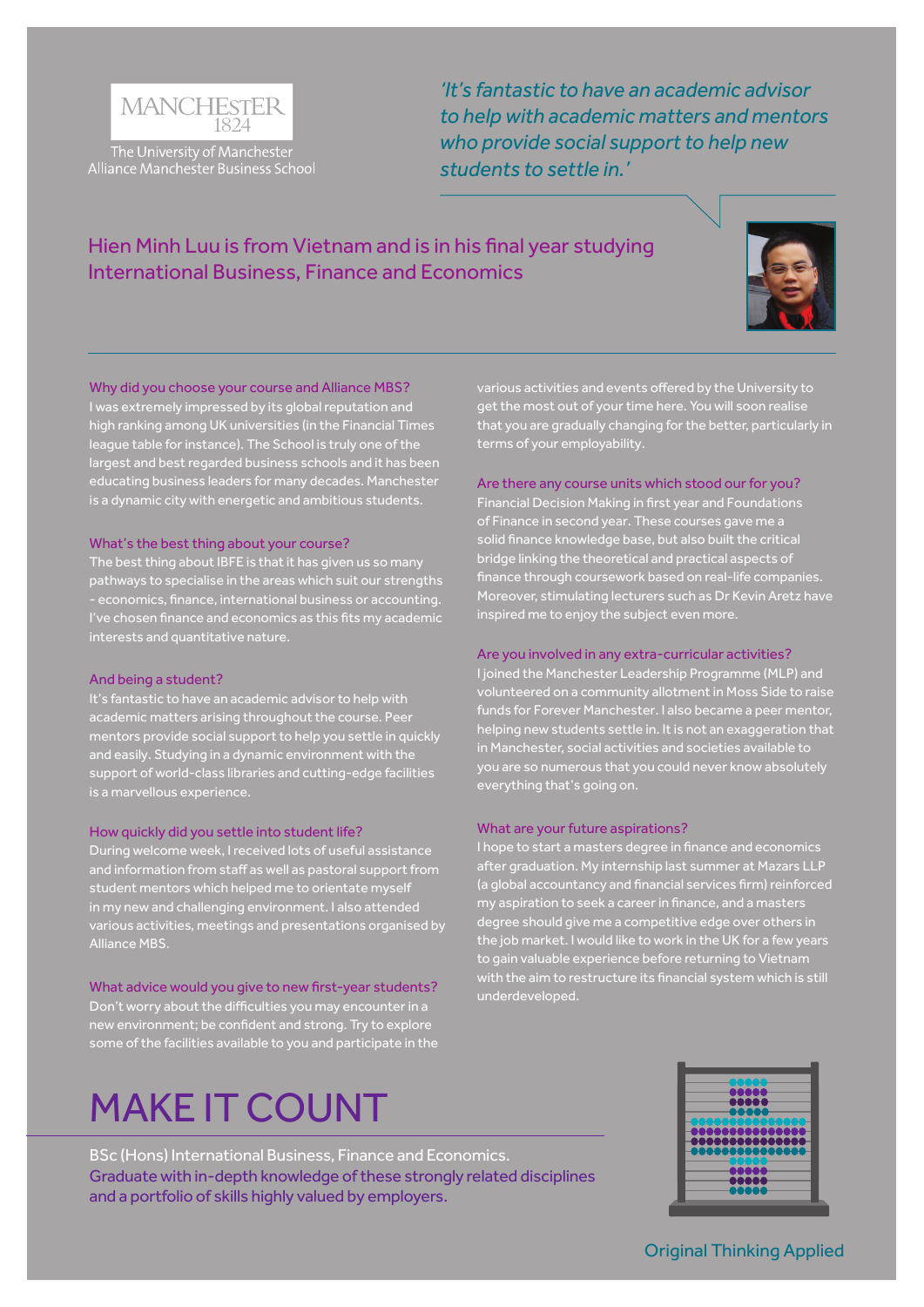

# **Chartered ABS Appendix 2**

Below are five case studies on the financial implications to the business school and, as a result, to the university, of a fall in the number of international students. These case studies also include comment on potential physical expansion and the use of overseas campuses.

The institutions have been anonymised.

# *Case Study 1*

This business school is located within a university in a large city in England, and is highly ranked globally.

International students are very important to the school and help it to make a healthy surplus, which has enabled the business school and other parts of the university to grow over recent years. Undergraduate student programmes are relatively immune to the number of international students, but at postgraduate level, like many schools, international student enrolments make running the number of courses viable. Should international student numbers fall by 50%, one in five postgraduate programmes would cease to be viable. The knock-on effect would be a cut of a quarter of both the number of academics and support staff required. There would also be a 25% reduction in the school's contribution to the central university, amounting to a sum of some millions of pounds.

The school has seen significant growth in the last five years at both undergraduate and postgraduate level, with only international students at undergraduate level being relatively unchanged. The school is operating at capacity and therefore a further expansion is planned for the future, but this will not allow for substantial growth in the number of students. The school does not discriminate between nationalities when assigning places; offers are made based on qualification grades. This is not expected to change.

# *Case Study 2*

The university has a widening participation remit such that a very large proportion of home/EU students are given bursaries and a considerable percentage of these students are the first in their families to attend university.

The business school, after all expenses have been taken into account, provides 40% of the university's surplus. Not all schools within the university make a positive contribution to the university's surplus. Over 75% of school fee income comes from international students. This is largely impacted by the number of international students studying at postgraduate level, making these programmes viable to run and therefore available for domestic students. If the number of international students in the business school were to be reduced by 50%, the school's surplus would be reduced, resulting in a fall of almost 40% to the contribution to the university's surplus.

The university as a whole is anticipating student numbers to increase and has already started a programme of physical expansion to accommodate them. This programme will continue for a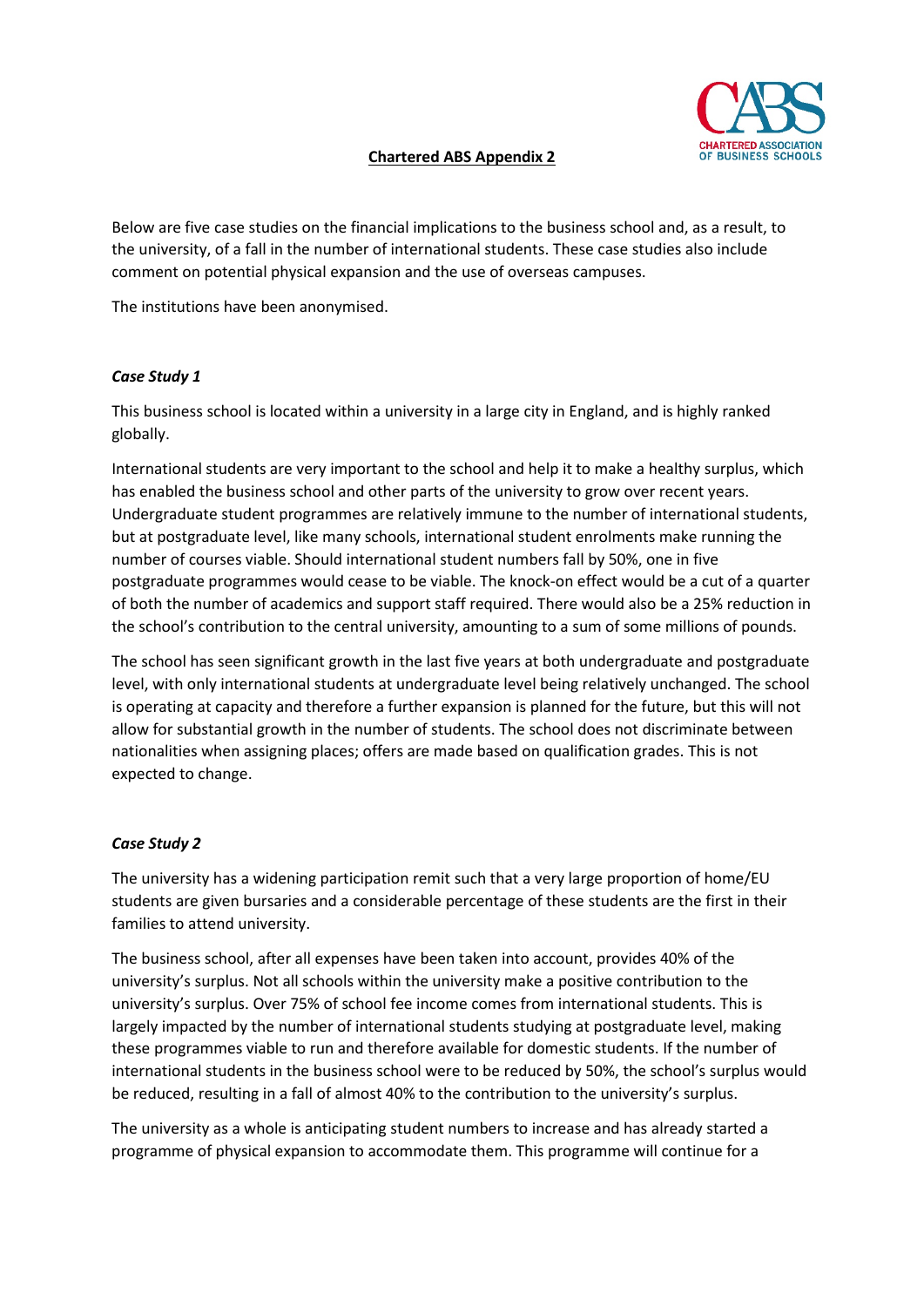number of years. The business school is expected to contribute to this net increase in student numbers, but there is no target for the domicile of these additional students.

Should numbers of students continue to outstrip the number of places available the decision on which students to offer places to would be made on the basis of entry qualifications. As now, there is no difference between qualification requirements for domestic students and international students.

# *Case study 3*

This business school is in Scotland and has substantial overseas activities.

The majority of students are at undergraduate level, although there has been significant growth in the number of postgraduate students in the last five years. Most of this growth has been from UK and EU students. Despite the growth in domestic students, international students play an important part, not only in the relevance and attractiveness of the courses by bringing in different experiences and cultures, but also in making courses financially viable. A reduction of just 10% of international students would have a significant impact with around one quarter of undergraduate and 40% of postgraduate programmes being put at risk, along with a reduction of both teaching and support staff. There would also be a reduction of about £1m in the amount the school contributed to the central university.

Over the medium term there are plans for modest growth in student numbers at the Scottish campus and little risk of displacement of home students in part because of outcome agreements with the funding council. There is greater focus on growth of activities beyond the UK, though income here is shared with local partners, meaning that growth is less financially productive.

# *Case Study 4*

This business school is located within a university in a small city in England. The impact the university has on the local economy is substantial, not only in terms of direct employment, but indirectly through student and staff expenditure off-campus.

The business school is weighted towards undergraduate provision, although the postgraduate provision is still large and important. Most students at postgraduate level are from overseas. Over half of the school's income derives from international students. There has been significant growth in student numbers over the last five years from both domestic and EU students, as well as non-EEA students. The school makes a substantial contribution to the surplus of the university, well over 50%. A decline in international student numbers would have a significant and catastrophic impact on the school's and therefore university's finances, as often it is the international student numbers that make courses viable.

Without physical expansion this growth in student numbers has meant a change to the delivery of programmes through, for example, extending the teaching day, smarter timetabling and greater use of blended learning. There is expected to be more physical space in the next few years.

The school publishes its qualification requirements for students applying to study and anyone achieving that minimum is offered a place on a first-come-first-served basis. Therefore, the earlier a